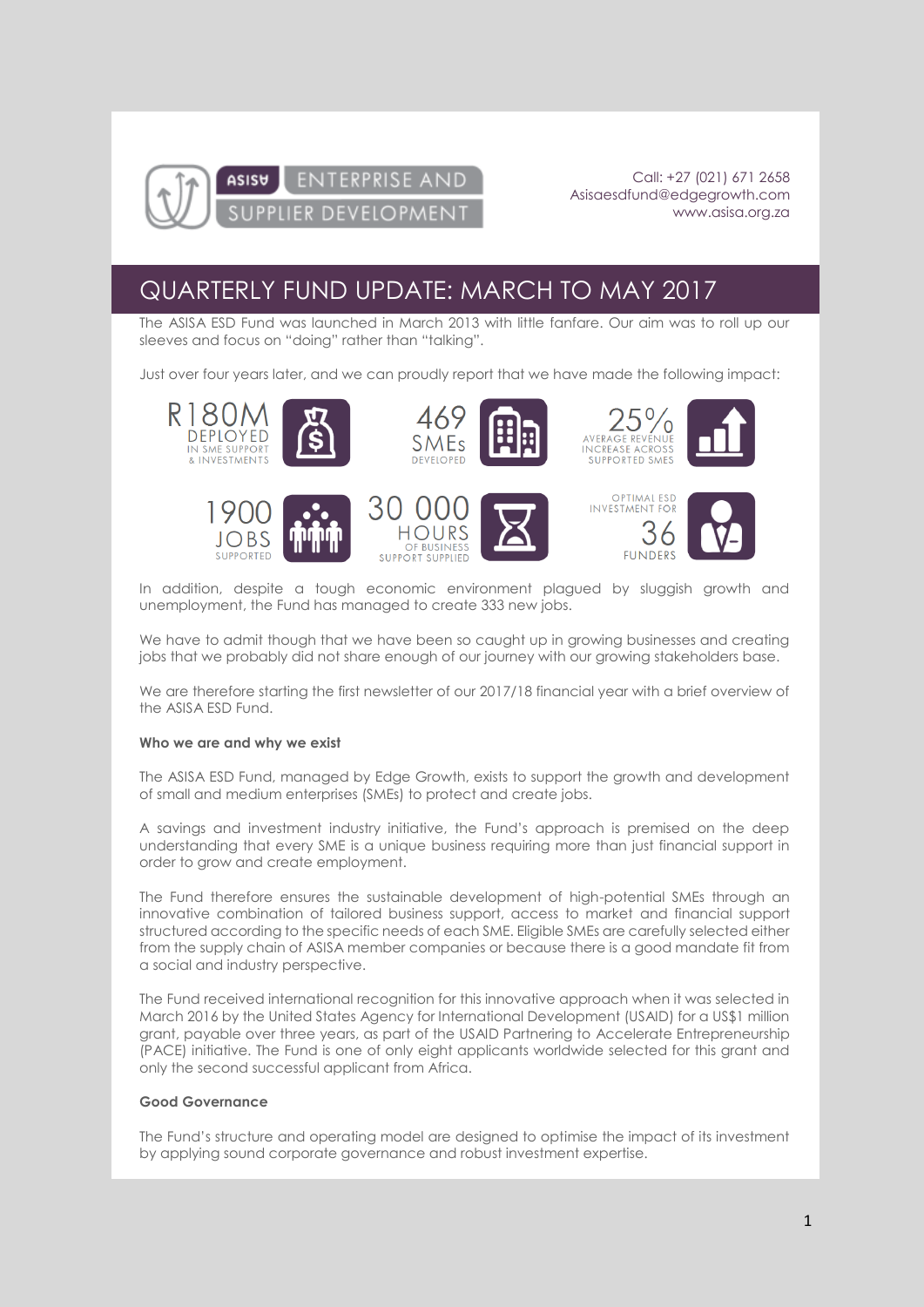The Fund is governed by a Board representing industry and Government with more than 200 combined years of specialist experience in financial services, governance, fund management, procurement and transformation.

Our Investment Committee is responsible for evaluating and approving the Fund's portfolio of investments and boasts investment professionals with experience in private equity, SMEs and developmental investing.

More information on our processes and governance structures can be found [here.](https://www.asisa.org.za/foster-the-future/asisa-enterprise-supplier-development-fund/)

## LATEST INVESTMENT





The Meerkat Team (left to right): David O'Brien - Founder & MD, Nelisiwe Gumede - Acting Operations Manager, Zelda O'Brien - Chair, Amrisha Sadien - Chief Commercial Officer, and Claudette Stanly - Administration Manager.

The Meerkat Team (left to right): David O'Brien - Founder & MD, Nelisiwe Gumede - Acting Operations Manager, Zelda O'Brien - Chair, Amrisha Sadien - Chief Commercial Officer, and Claudette Stanly - Administration Manager.

The Fund kicked off its new financial year by adding an exciting new company to its investment portfolio. Meerkat is a majority black owned company founded in 2016 by experienced product actuary, David O'Brien. The company aims to become a leading change agent by helping consumers escape the debt trap and achieve their financial goals through accessible, affordable and simple financial solutions.

To this end the company has already launched debt counselling and insurance businesses. It is also developing next generation financial solutions, including savings and robo advice, specifically designed for the underserved, over-indebted and vulnerable segments of the local market.

Meerkat piqued the interest of our deal team for the following reasons:

- Meerkat has the potential to be an efficient job creator (60+ jobs) at a relatively lost cost.
- It presents our funders with the opportunity of an attractive risk adjusted return.
- Meerkat has the vision to convert over-indebted South Africans into savers, which is positive for the savings and investment industry as represented by ASISA.
- Meerkat is developing partnership models for specific customer segments.

Given the good mandate fit from both a social and industry perspective, the ESD Fund's Investment Committee approved loan funding to enable Meerkat to achieve its growth ambitions and deliver maximum social impact.

The management team at Meerkat brings to the party a powerful combination of in-depth industry experience, young talent, financial savvy, cutting edge technological competence and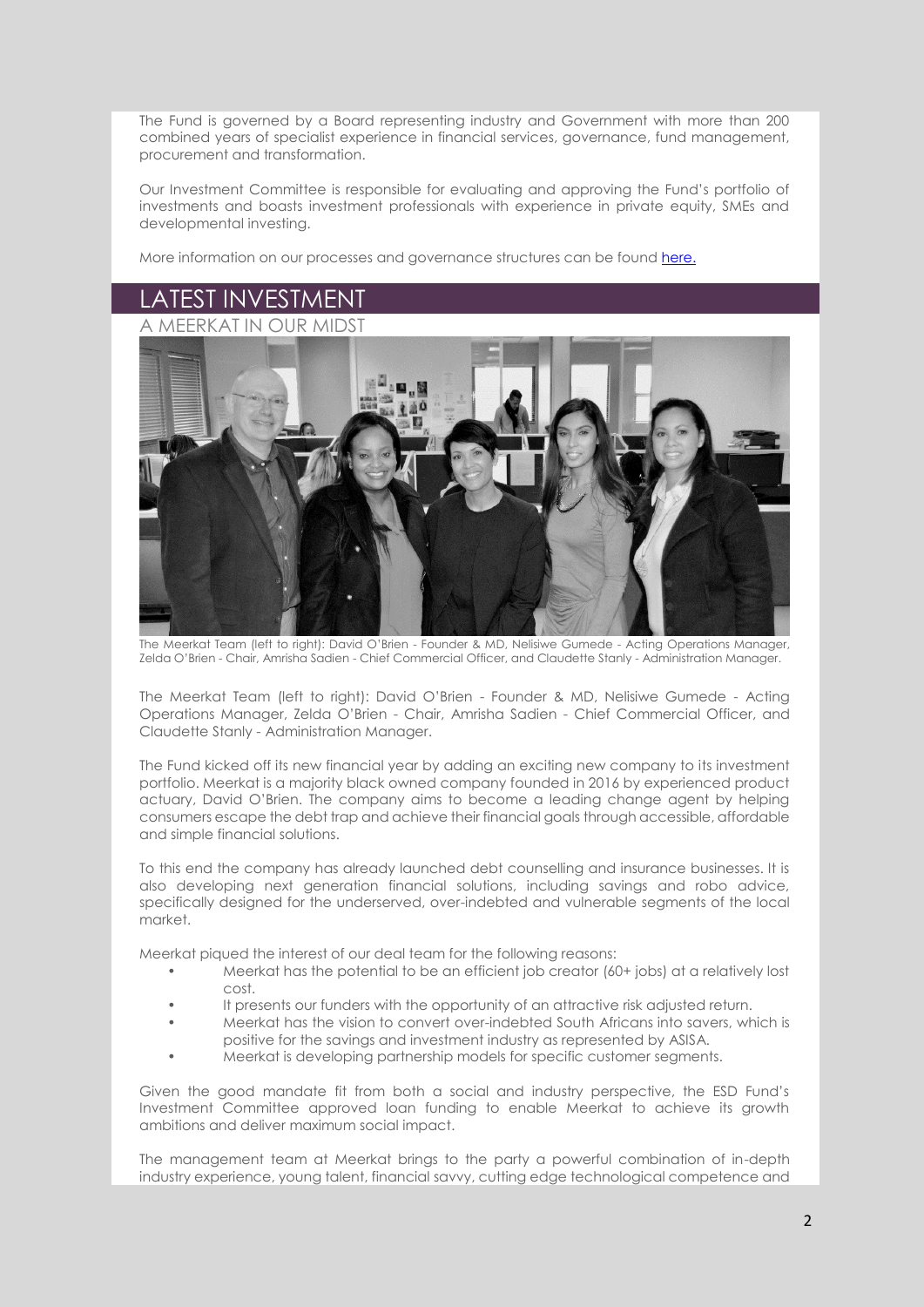a passion for driving sustainable financial decisions. We believe the Meerkat team is well positioned to support this fledgling business with exciting potential.

For more information on Meerkat please visit [https://www.meerkat.co.za/.](https://www.meerkat.co.za/)

### CCELERATION PROGRAMMES

INDEPENDENT FINANCIAL ADVISER (IFA) DEVELOPMENT 21 NEW JOBS CREATED AT BLACK IFA PRACTICES



Thumbs Up: Participants in the first Independent Financial Adviser (IFA) Development Programme launched last year said they would strongly recommend the programme to their peers.

The Measurement and Evaluation (M&E) Report for our first ever black Independent Financial Adviser (IFA) Development Programme is complete and we are thrilled with the outcome.

The Report shows that the programme, concluded in February this year, created 21 new jobs at the 32 participating IFA practices. In addition, all of the IFA practices said they would strongly recommend the programme to their peers.

The programme was launched at the beginning of 2016 by the ASISA ESD Fund in collaboration with Allan Gray, Coronation, Investec and Prudential. The 12-month programme uses the following three-pronged approach to enable the growth and development of participating black IFA practices across the country:

### **Business Development Support**

Participating IFA practices receive business development support over 12 months from Fundhouse, an independent global company that specialises in providing investment and business advice to IFA practices.

This includes:

- Upfront diagnosis of existing business practises and constraints to growth;
- Development of a tailored learning plan;
- Focused business development support throughout the duration of the project;
- Specialist practice development consulting (product, marketing, accounting, and legal);
- Best practice on-going business performance reporting; and
- Targeted mentoring and skills development.

### **Skills Development**

Black graduates interested in pursuing a career in financial planning are given the opportunity to participate in an internship with a top performing IFA.

Following a two-week work-readiness programme, interns enroll in a structured programme with hosting IFA practices consisting of theoretical knowledge and practical work experience. This skills development leg of the programme is run by the ASISA Academy.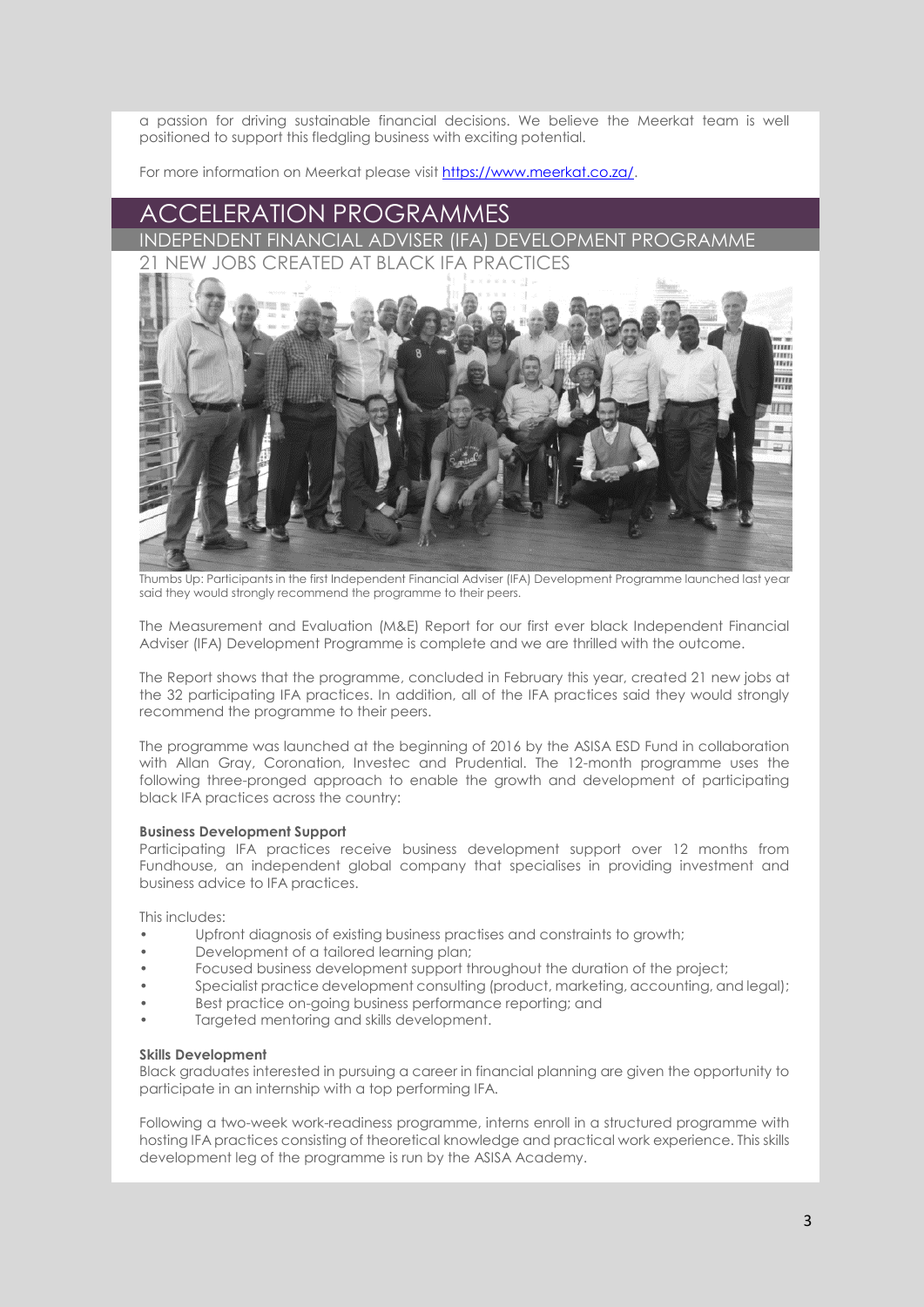Of the 2016/17 cohort of interns, eight were offered permanent employment by IFA practices, while the remaining 11 found employment in the financial services sector or opted to further their studies.

### **Programme Management**

Edge Growth is responsible for managing the programme and ensuring that the delivery of objectives is monitored and tracked throughout the process. This includes monthly reporting as well as measurement and evaluation of the programme. The M&E process takes place half way through the programme and again at conclusion, enabling continuous improvement based on feedback obtained.

The second black IFA Development Programme started in December 2016 with 30 practices participating and 21 interns enrolled. For more information on the IFA Development Programme please e-mail [AsisaESDFund@edgegrowth.com.](mailto:AsisaESDFund@edgegrowth.com.)



Celebrating Success: The ADVOS team members have been commended for their commitment to learning and developing as part of the Liberty's Blue Skies ESD Programme.

Celebrating Success: The ADVOS team members have been commended for their commitment to learning and developing as part of the Liberty's Blue Skies ESD Programme.

Advanced Office Supplies (ADVOS), a black owned Cape Town based supplier of a wide range of office equipment and stationary, has been on Liberty's Blue Skies ESD Programme for the past two years. Liberty created the Blue Skies Programme, managed by the ASISA ESD Fund, to help fulfill its transformation commitments by developing its distribution networks and suppliers through holistic best practice Enterprise and Supplier Development.

One of 19 suppliers receiving business development and growth acceleration support from the Blue Skies Programme, ADVOS has been commended for its commitment to the programme. As a result of the tailored business development support, the company has implemented a number of changes, which have translated into new clients and increased profitability.

These changes include:

- Identifying key customer segments and fostering an understanding of pricing and customer spend;
- Improving communication between operational staff; and
- Strategic allocation of tasks to key individuals.

We believe that ADVOS is now in a position to realise its full growth potential by inclusion in the wider supply chain of ASISA members and our stakeholders.